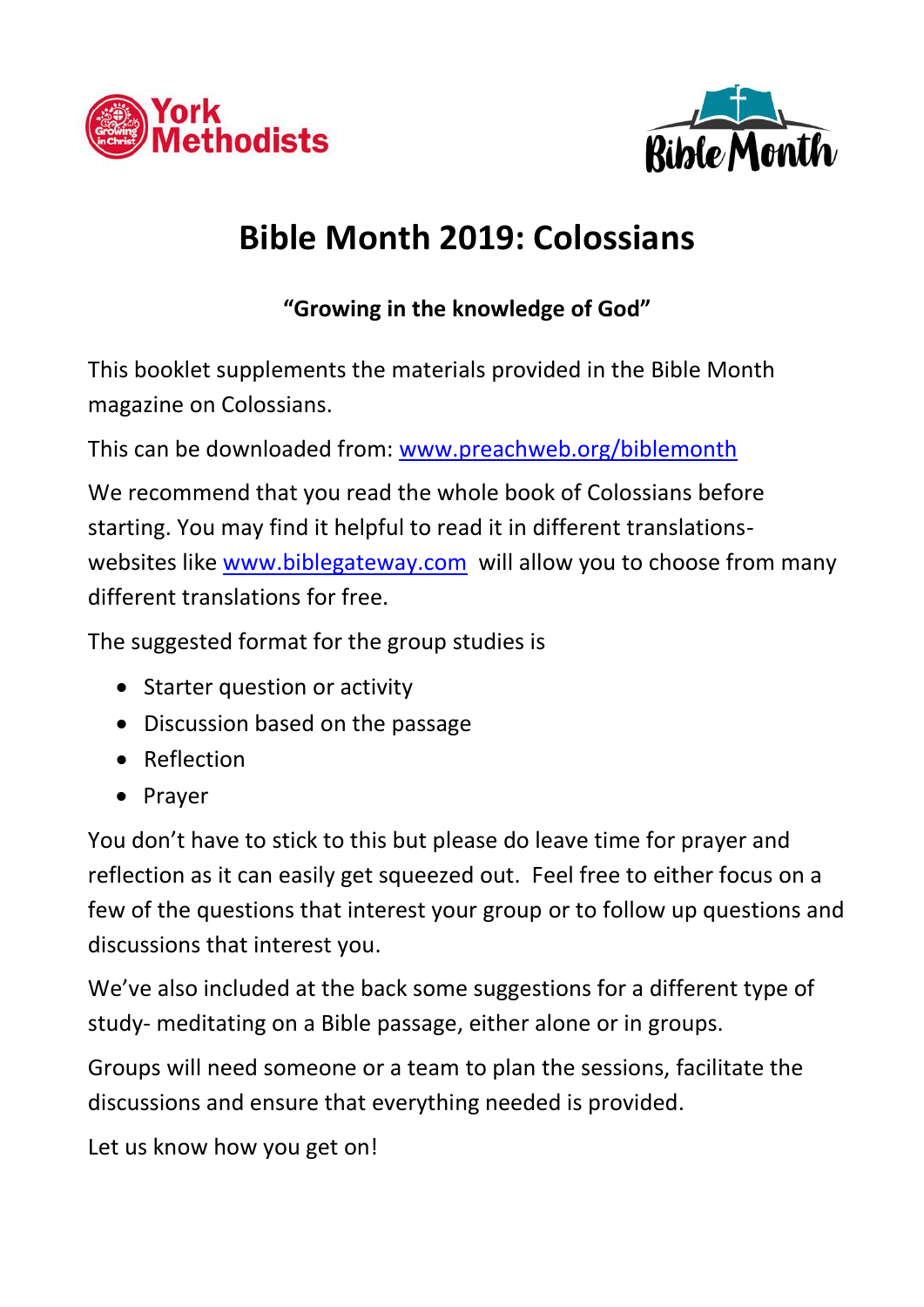# **Week One: Colossians 1:1-23**



**You will need:** Bibles, paper and pens

### **Starter**:

Welcome everyone to the group and introduce each other. You may need to go over how the group will work and set some ground rules. Pray together that you will enjoy studying Colossians and learn from it.

### **Read**: Colossians 1: 1-23

Invite members of the group to read silently through Colossians. Alternatively, divide into four sub-groups, and ask each sub-group to read through a different section (1:1-23; 1:24 – 2:15; 2:16 – 3:17; 3:18 – 4:18).

#### **Discuss**:

Ask members of the group to jot down their thoughts on the following features of Colossians, or one of its sections:

- What do we find out about **Paul**?
- What do we find out about the **intended readers** of the letter?
- What are the major **divisions** within the letter or the section?
- What are the key **themes**?

Draw together the observations from members of the group. You could do this by using one sheet for each of the major areas of discussion: Paul, Readers, Divisions, Themes. Go through each of the sections of the chapter, and ask individuals or the groups to say what they've noticed.

 Discuss the opening section of the letter (1:1-23). How do the themes that Paul mentions relate to the book as a whole?

### **Reflection**:

What kind of letter would you like your church to receive? What would it include? How might it encourage people in their faith? Write the opening paragraph. If you'd like to, carry on at home.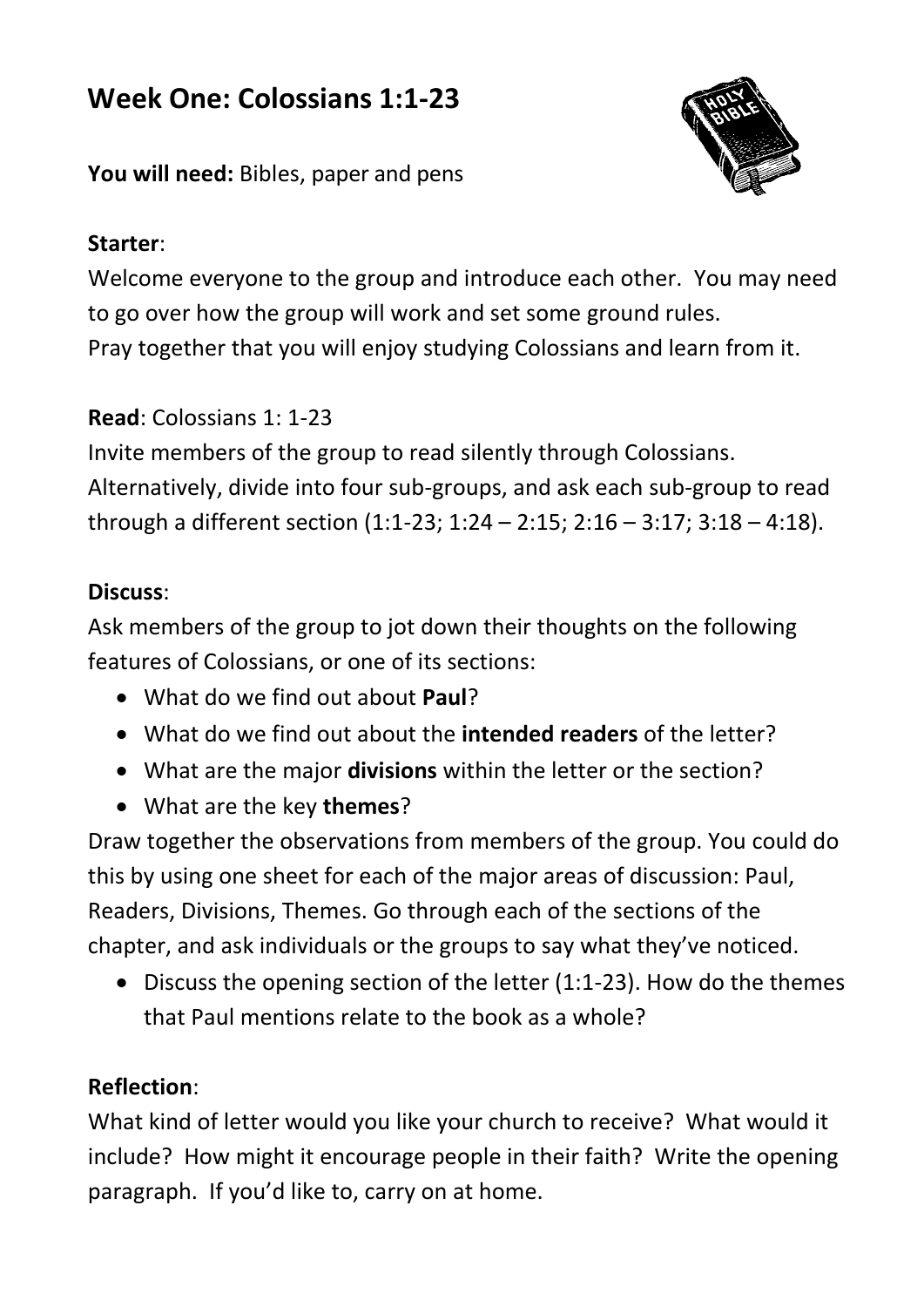### **Prayer**:

- Thank Jesus Christ for what he has done for us and pray for our world to be transformed by it.
- Share any prayer needs and pray for each other.

# **Week Two: Colossians 1:24-2:15**

**You will need:** Bibles



#### **Starter**:

Ask the group if they can think of a time when they worked hard for something. Did they achieve it? Was it worth it?

### **Read:** Colossians 1:24-2:15

### **Discuss:**

- Paul says he 'rejoices' in his sufferings for the sake of the Gospel. Why do you think that is? Have you ever suffered for doing something right? How did you react?
- What is the 'mystery' Paul talks about (1:26, 2:2)?
- What does it mean to be 'mature in Christ' (1:28)? How do we know if we are mature? How can we become more mature?
- What sort of challenges do you think the Colossians were facing? How does Paul encourage them to react? (2:6-8)

### **Reflection**:

What challenges are you or your church facing that stop you behaving in a 'mature' way? What might Paul suggest to help you? Write another paragraph for your letter that you started last week.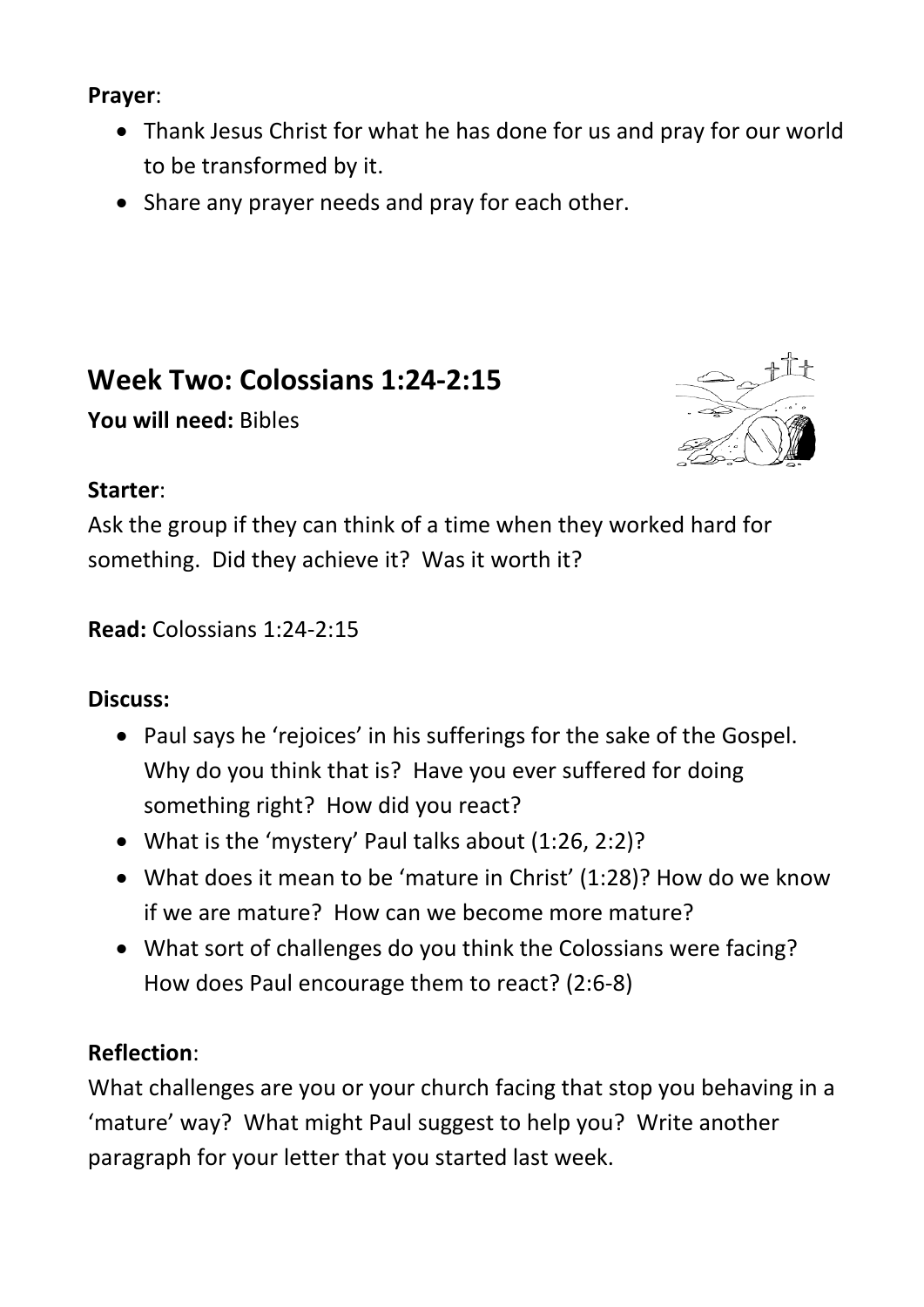#### **Prayer**:

- Pray for those around the world who are suffering for their faith (you may want to look at [www.opendoorsuk.org](http://www.opendoorsuk.org/) for ideas)
- Share any prayer needs and pray for each other.

# **Week Three: Colossians 2:16-3:17**

**You will need:** Bibles, paper and pens

#### **Starter**:

What rules have you broken in your life? (N.B. keep it light!)

**Read**: Colossians 2:16-3:17

#### **Discuss**:

Ask members of the group, individually or in pairs or small groups, to identify the contrasts Paul draws in this section of the letter. Focus particularly on two sets of contrasts; the contrasts between Paul's view and that of his opponents (2:16-23), and the contrast between the old way of life and the new way of life (3:1-17).

Draw together the observations from members of the group. You could do this using paper, with one page exploring the contrast between 'opponents' and 'Paul', and another page exploring the contrast between 'new life' and 'old life.'

Think about whether there are times when it's ok to be angry- how is that different from what Paul is talking about?

Discuss what these contrasts tell us about Paul's vision of the gospel. How does life in the way of Christ today contrast with competing visions and values in wider society?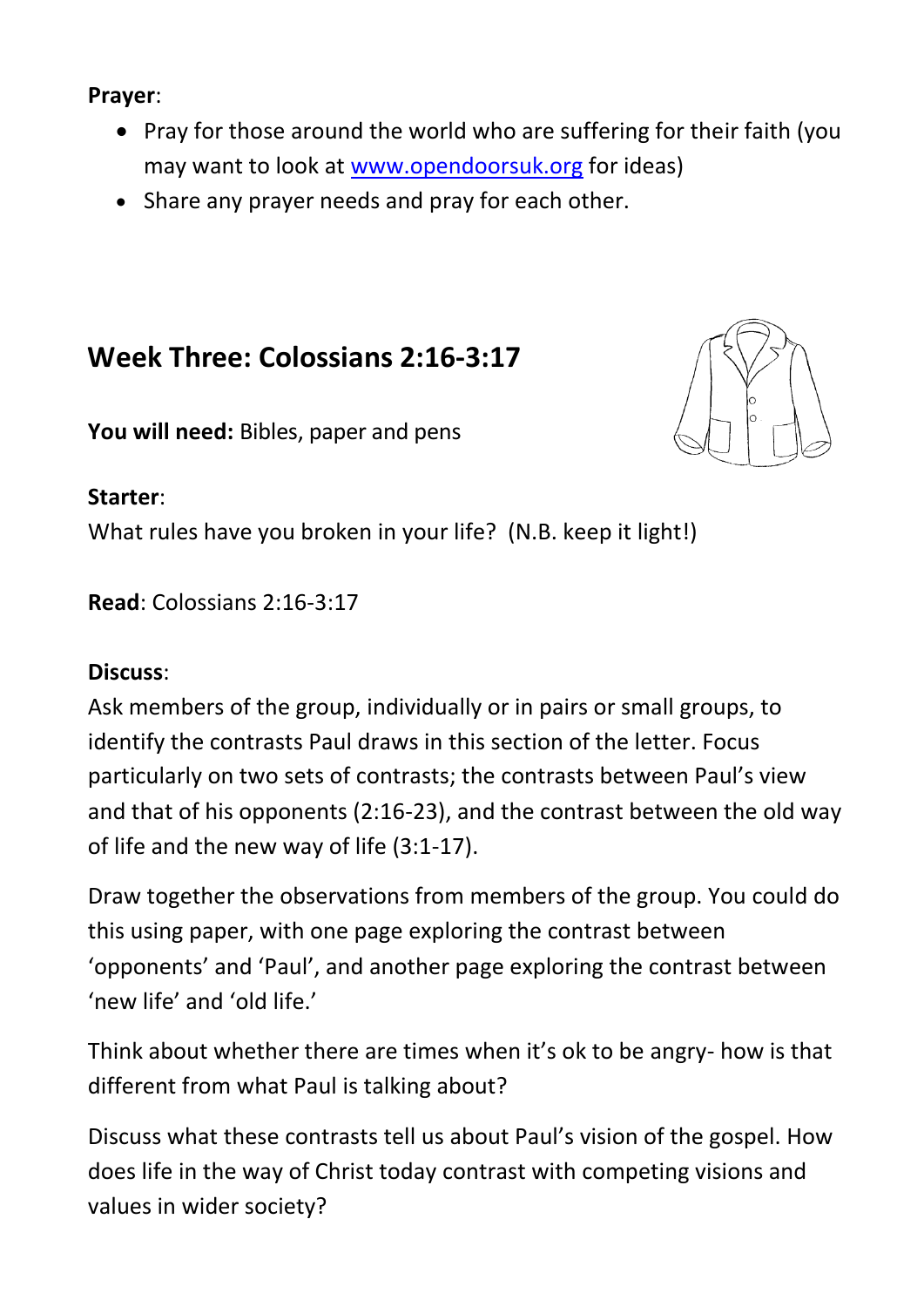# **Reflection**:

What are your 'clothes' like (v12)? Are you wearing love? Spend some time thinking about the message your words and actions say about you. Write another paragraph for your letter.

# **Prayer**:

- "Here there is no Gentile or Jew, circumcised or uncircumcised, barbarian, Scythian, slave or free, but Christ is all, and is in all." Pray for unity and peace in the church, in our nation, and across the world.
- Share any prayer needs and pray for each other.

# **Week Four: Colossians 3:18-4:18**

**You will need:** Bibles

### **Starter**:

Who do you live with, or is important in your life? Do you always get on?

**Read**: Colossians 3:18-4:18

## **Discuss**:

Discuss the household code (3:18- 4:1):

- Which members of the household does Paul address?
- How does Paul encourage them to behave?
- How do Paul's instructions here relate to the surrounding passages, 3:1-16 and 4:2-6?
- Who are the people around Paul who make up his 'household'? (4:7- 14)

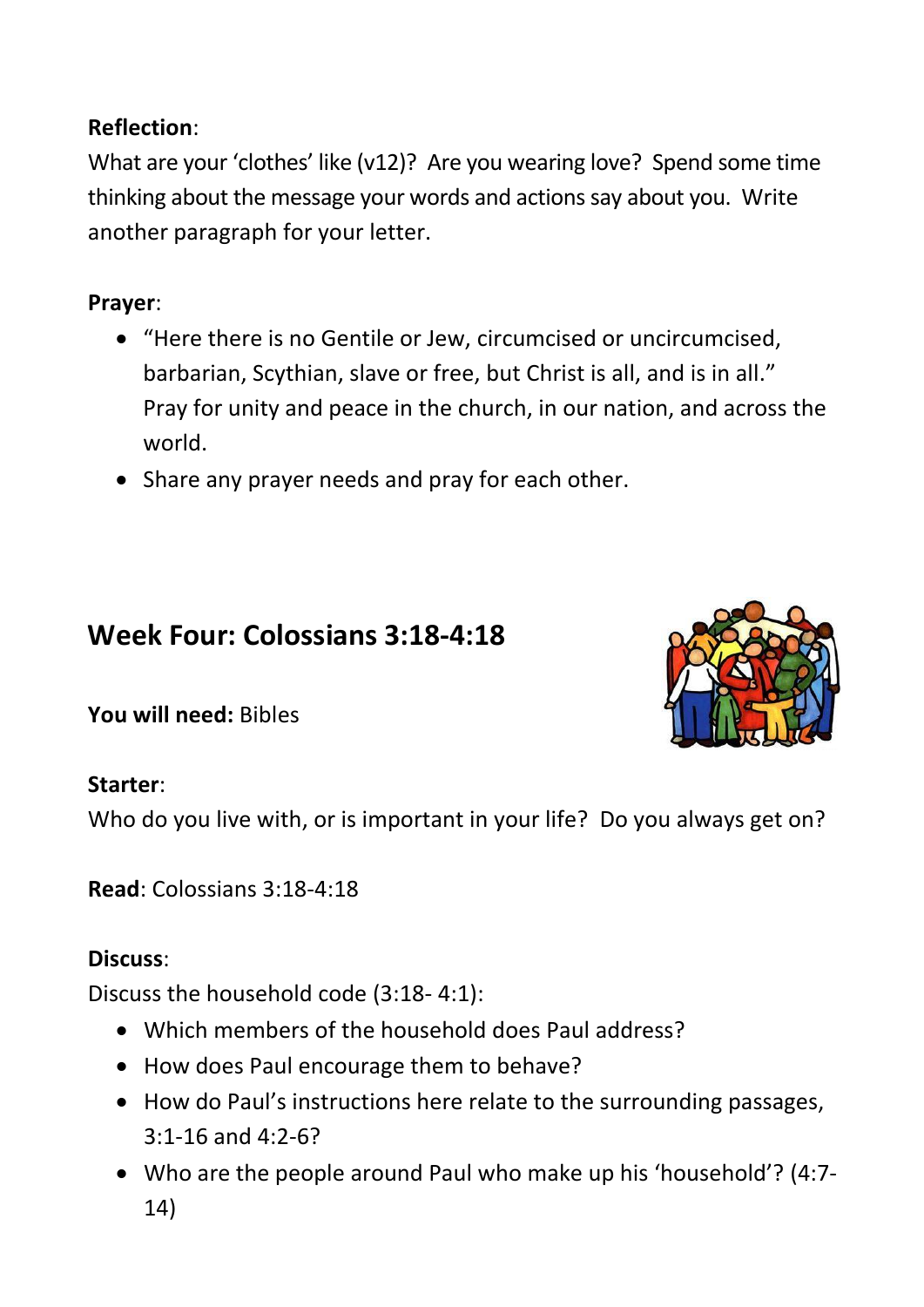Explore the current 'household arrangements' of members of the group. What are the challenges that each person faces? How do they live out their faith in that context?

### **Reflection and Prayer**:

Paul tells the Colossians to 'devote themselves to prayer.' What does that mean?

In the light of what you have discussed over the last few weeks, what or who do you feel you need to pray for? Some ideas might include:

- Following Jesus in your day to day life and in your homes,
- To be 'clothed' with good things,
- Your church and especially church leaders,
- To be a witness to what Jesus has done for the world,
- For friends and family and their material and spiritual needs.

Pray for each other and for some of the needs you have discussed.

### **Reviewing Bible Month**:

Share together what you have discovered during Bible Month. Write down any insights or actions that you hope to consider further in the coming weeks.

We'd love to hear how you got on. Pass on any feedback you'd like to share on to the circuit office.

If you've written a letter to your church as part of your reflections, is there anyone you feel you should share it with? Why not talk to your small group leader or your minister about whether there is an opportunity to share your thoughts?